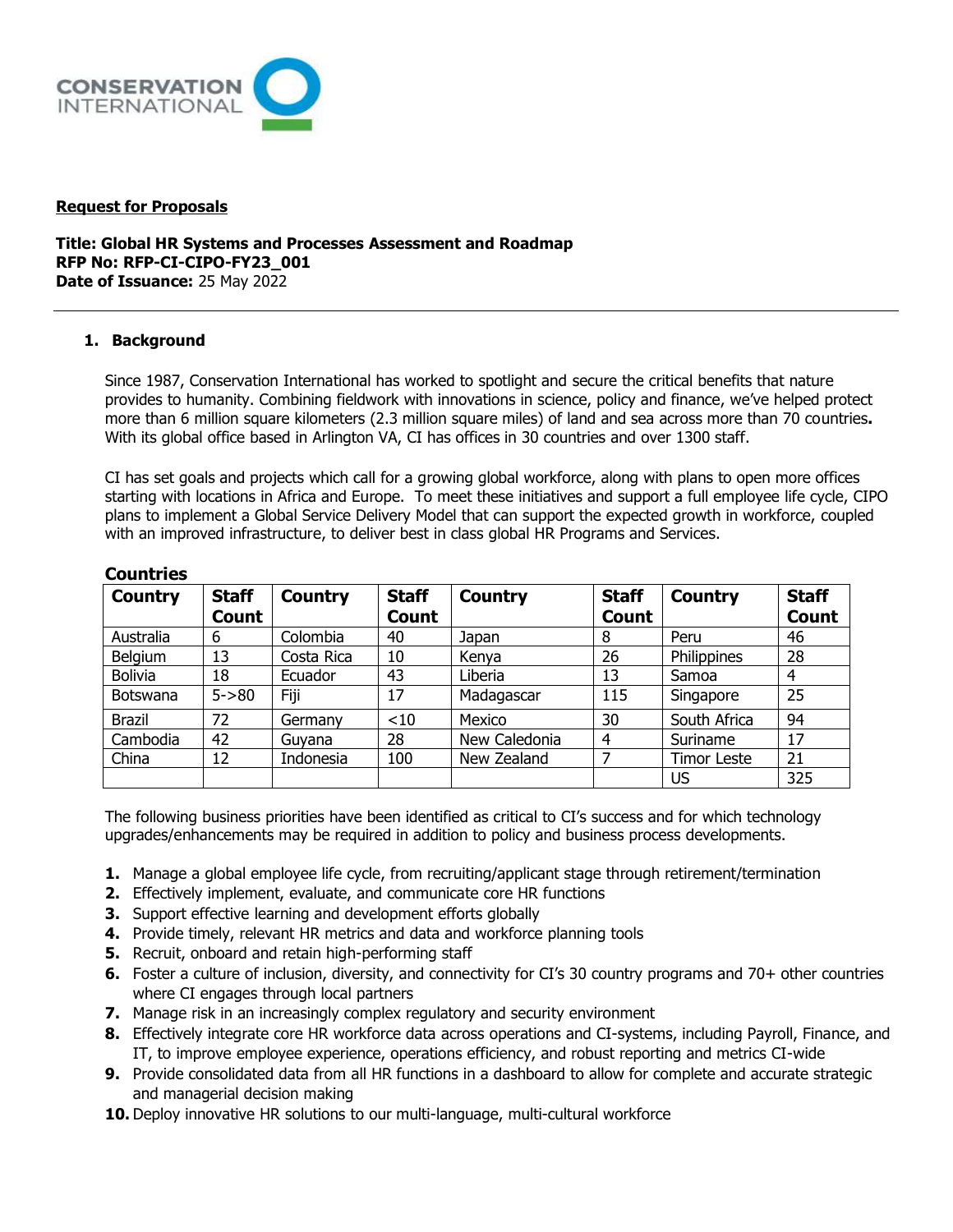

## **2. Project Overview**

HR's current technical infrastructure has challenges in responding efficiently and effectively to meet our current and future organizational goals. Therefore, we are soliciting a consultant/firm to conduct analysis of our HRIS business processes and technology systems and provide a technical roadmap based upon findings.

As CI's global programs expand and diversify to meet the challenges facing our planet, CI People Operations (HR) is interested in optimizing business processes and systems to meet the growing organizational needs. We seek a thorough review of our processes, technology needs, current state and pain points, and a recommended roadmap to improve our technology infrastructure.

This project is sponsored jointly by IT and CI People Operations (CIPO-formerly HR) department. We expect the consultant/firm to work with key stakeholders from CIPO as well as related departments and select field offices to gain an accurate picture of the needs and limitations of the current process and systems.

Business Processes in scope for this engagement include:

- RECRUITMENT: Application Tracking, Background Checks/Screening, and Onboarding
- CORE HR Functions: hiring, status and salary changes, terminations
- TALENT: Employee Performance Management and Annual Merit
- GOALS: Organizational and Individual Goals Management
- POSITIONS: Job Description Management and Position Registers/Standard JD Library
- L&D: Learning and Development, Talent mapping

### **3. Terms of Reference, Deliverables and Deliverables Schedule**

The objectives of this project are to:

- Meet with HR project leads as well as identified key field offices or hubs individually or in groups to gather and validate information on current HR business processes and systems, business needs, and areas of concern. For more information on CI global offices: <https://www.conservation.org/about/global-offices>
- Document current state of HR's systems, tools, and data management, identifying areas of risk, redundancies, and inefficiencies.
- Document current HR workflow and processes identifying pain points and opportunities, both in US and field offices, for areas in scope.
- Make recommendations on updates or implementation of HR systems to meet organizational needs globally.
- Describe current and future state integrations with other CI Systems.
- Define a technology roadmap to transition to updated HRIS enterprise-wide system from current state.
- Provide high-level estimate of cost of technology and implementation transition.

Consideration should be given to opportunities within CI's current HRIS Ecosystem as well as Global CIPO/Local HR role, responsibilities, and structure.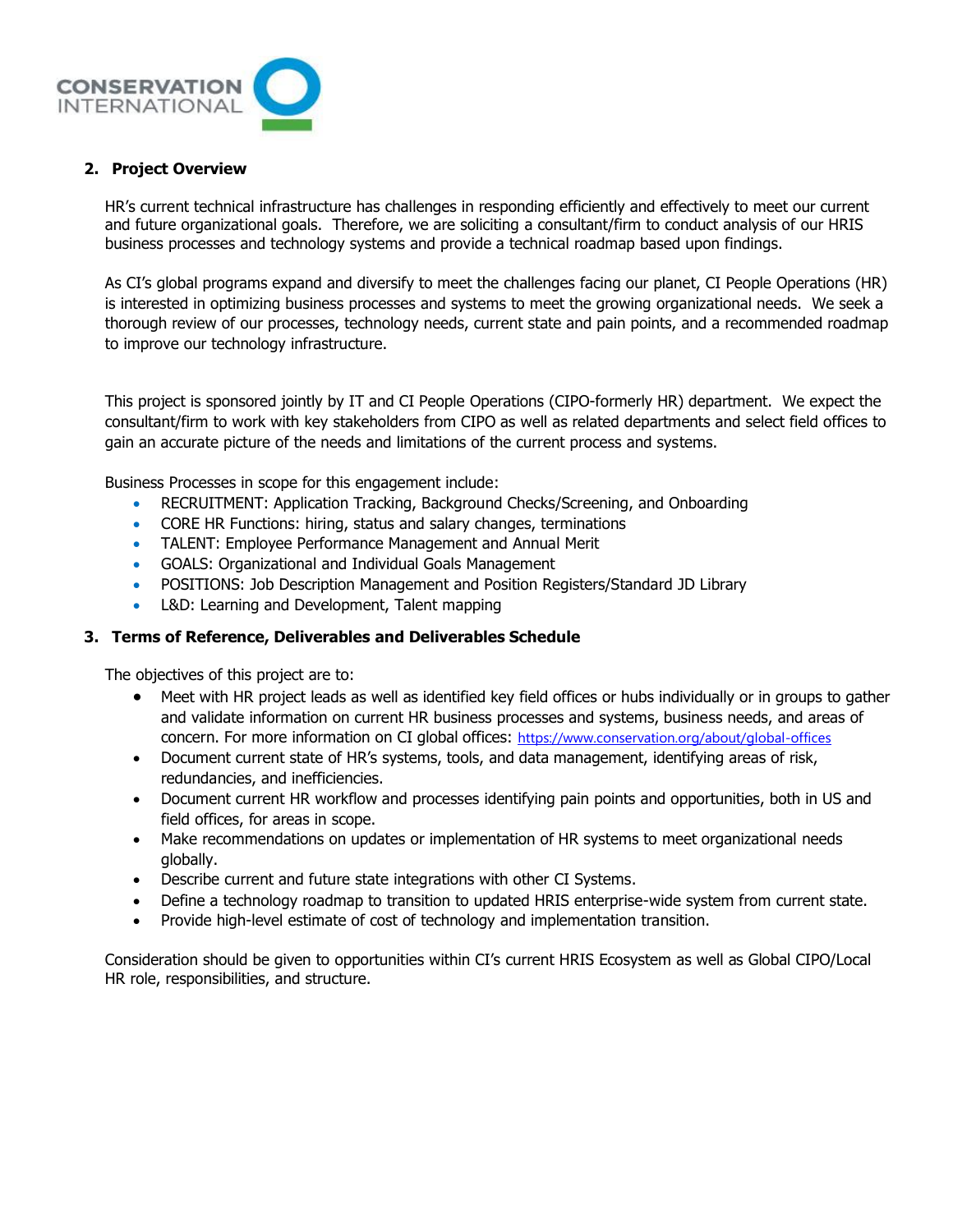

The following deliverables are anticipated for this engagement, with a desire to have the project completed by mid-October, 2022:

| <b>Deliverable</b>                                                                  |
|-------------------------------------------------------------------------------------|
| Gather and document global HR processes following a typical employee lifecycle.     |
| Document HRIS challenges, pain points, and opportunities                            |
|                                                                                     |
|                                                                                     |
| Assess Current State HR technology and Integrations                                 |
|                                                                                     |
| Recommended Future HRIS System Architecture, System of Record, and Integration      |
| Points with other CI Systems, and overall technical infrastructure                  |
|                                                                                     |
| Recommend digital transformation roadmap $(3 - 5$ years) informed by IT's technical |
| roadmap                                                                             |
|                                                                                     |
| Provide template and information to draft RFP, identify vendors to distribute RFP   |

CI will provide requested documentation on organization structure, list of key stakeholders and roles, business process, and technical infrastructure. CI staff will make themselves available for interviews and deliverable reviews.

### **4. Submission Details**

- a. Deadline. Proposals must be received no later than June 24, 2022 9:00 PM Eastern Time. Late submissions will not be accepted. Proposals must be submitted via email to [itcommunications@conservation.org](mailto:itcommunications@conservation.org) All proposals are to be submitted following the guidelines listed in this RFP.
- b. Validity of bid. 120 days from the submission deadline
- c. Clarifications. Questions may be submitted to [itcommunications@conservation.org](mailto:itcommunications@conservation.org) by the specified date and time in the timeline below. The subject of the email must contain the RFP number and title of the RFP. CI will respond in writing to submitted clarifications by the date specified in the timeline below. Responses to questions that may be of common interest to all bidders will be posted to the CI website and/or communicated via email.
- d. Amendments. At any time prior to the deadline for submission of proposals, CI may, for any reason, modify the RFP documents by amendment which will be posted to the CI website and/or communicated via email.

### **5. Minimum Requirements**

- a. Direct experience performing similar work at international organizations
- b. Direct experience advising clients with international offices.
- c. Expertise gathering requirements from technical and non-technical users
- d. Provide recommendations for all potential IT platforms and are not exclusively aligned to a specific software vendor(s)

### **6. Proposal Documents to Include**

- a. Signed cover page on bidder's letterhead with the bidder's contact information.
- b. Signed Representation of Transparency, Integrity, Environmental and Social Responsibility (Attachment 1)
- c. Technical Proposal.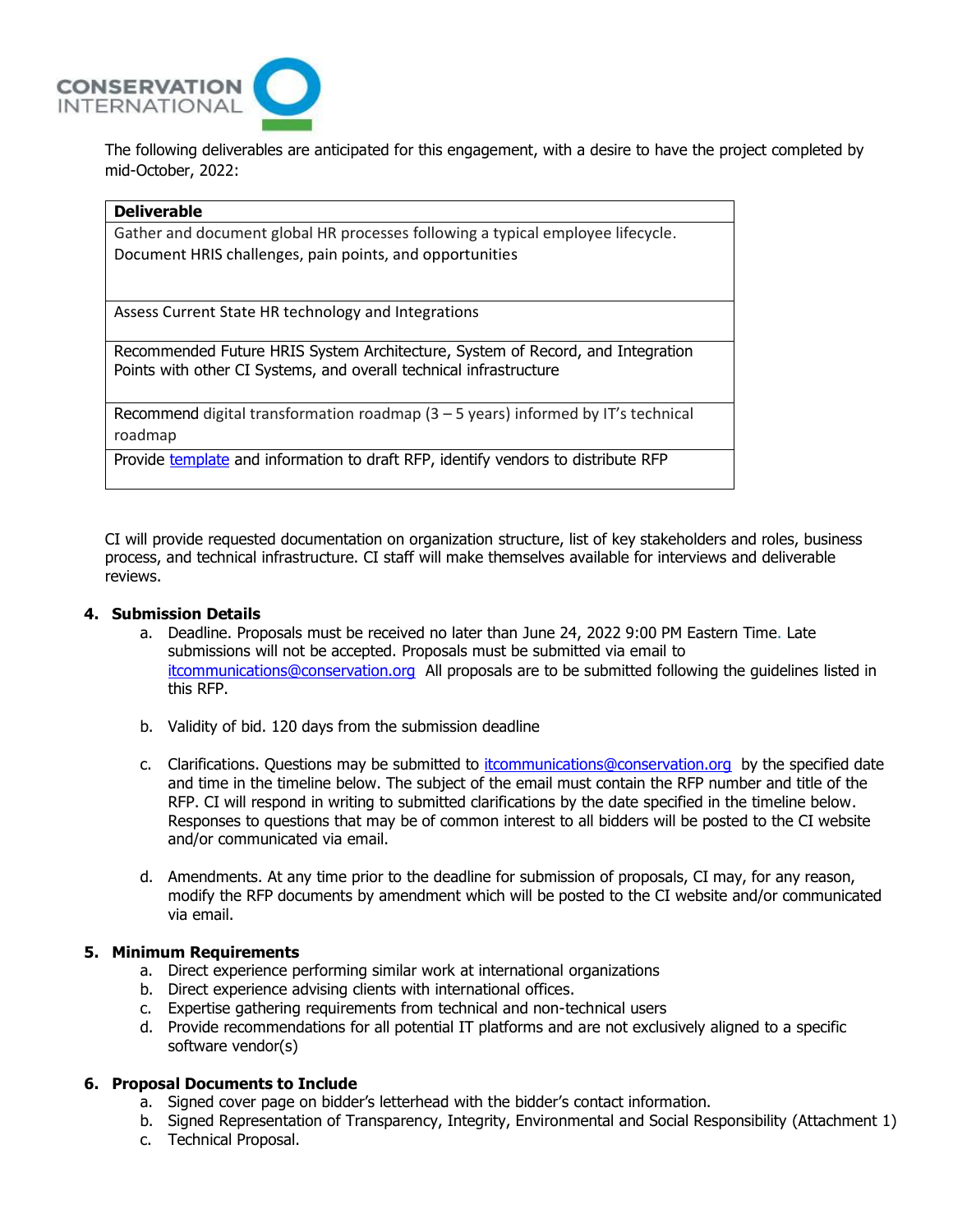

- i. Corporate Capabilities, Experience, Past Performance, and 3 client references. Please include descriptions of similar projects or assignments and at least three client references.
- ii. Qualifications of Key Personnel. Please attach CVs that demonstrate how the team proposed meets the minimum requirements listed in section 5 (Minimum Requirements).
- iii. Technical Approach, Methodology and Detailed Work Plan. The Technical Proposal should describe in detail how the bidder intends to carry out the requirements described in the Terms of Reference (Section 3)
- iv. Integration and Alignment, address how to approach coordination with the implementor for the CI [IT global assessment](https://cicloud.s3.amazonaws.com/docs/default-source/s3-library/rfps/rfp-ci-it-fy22-001-repost-5-11-22.pdf?sfvrsn=49b35bf4_2) RFP project
- d. Financial Proposal. Offerors shall use the cost proposal template (Attachment 2).
- **7. Evaluation Criteria** In evaluating proposals, CI will seek the best value for money considering the merits of the technical and costs proposals. Proposals will be evaluated using the following criteria:

| <b>Evaluation Criteria</b>                                                                                                                                                                                                                              | <b>Score</b><br>(out of<br>100) |
|---------------------------------------------------------------------------------------------------------------------------------------------------------------------------------------------------------------------------------------------------------|---------------------------------|
| Methodology: Is the proposed approach and methodology appropriate to the<br>assignment and practical in the prevailing project circumstances?                                                                                                           | 25%                             |
| Workplan and Timing: Is the presentation clear and is the proposed workplan<br>logical, realistic and inclusive of our requirements? Estimated time for completion<br>of the project                                                                    | 35%                             |
| References and Qualifications: Does the bidder's past performance demonstrate<br>recent proven experience doing similar work with 3 references? Qualifications of<br>proposed personnel and specific technical expertise appropriate for the assignment | 20%                             |
| Cost: Costs proposed are reasonable and realistic, reflect a solid understanding of<br>the assignment Budget Template                                                                                                                                   | 10%                             |
| Alignment: An overall approach working in alignment with CI-IT RFP and CI's<br>technical infrastructure (proposed IT roadmap as a result of RFP)                                                                                                        | 10%                             |

## **8. Proposal Timeline**

| RFP Issued                                             | May 25, 2022      |
|--------------------------------------------------------|-------------------|
| Questions submitted to CI                              | June 3, 2022      |
| Responses to questions submitted to CI are distributed | June 8, 2022      |
| Complete proposals due to CI                           | June 24, 2022     |
| Internal Reviews and Vendor Reference checks           | June 25 - July 19 |
|                                                        | 2022              |
| Final selection                                        | August 1, 2022    |

**9. Resulting Award** CI anticipates entering into an agreement with the selected bidder by 15 August 2022. Any resulting agreement will be subject to the terms and conditions of CI's Services Agreement. A model form of agreement can be provided upon request.

The Selected Bidder will be expected to sign our standard Mutual Confidentiality agreement (Attachment 1). If access is requested to CI systems, consultants/firms will be required to complete our Vendor Security Management Questionnaire and sign our acceptable use policy.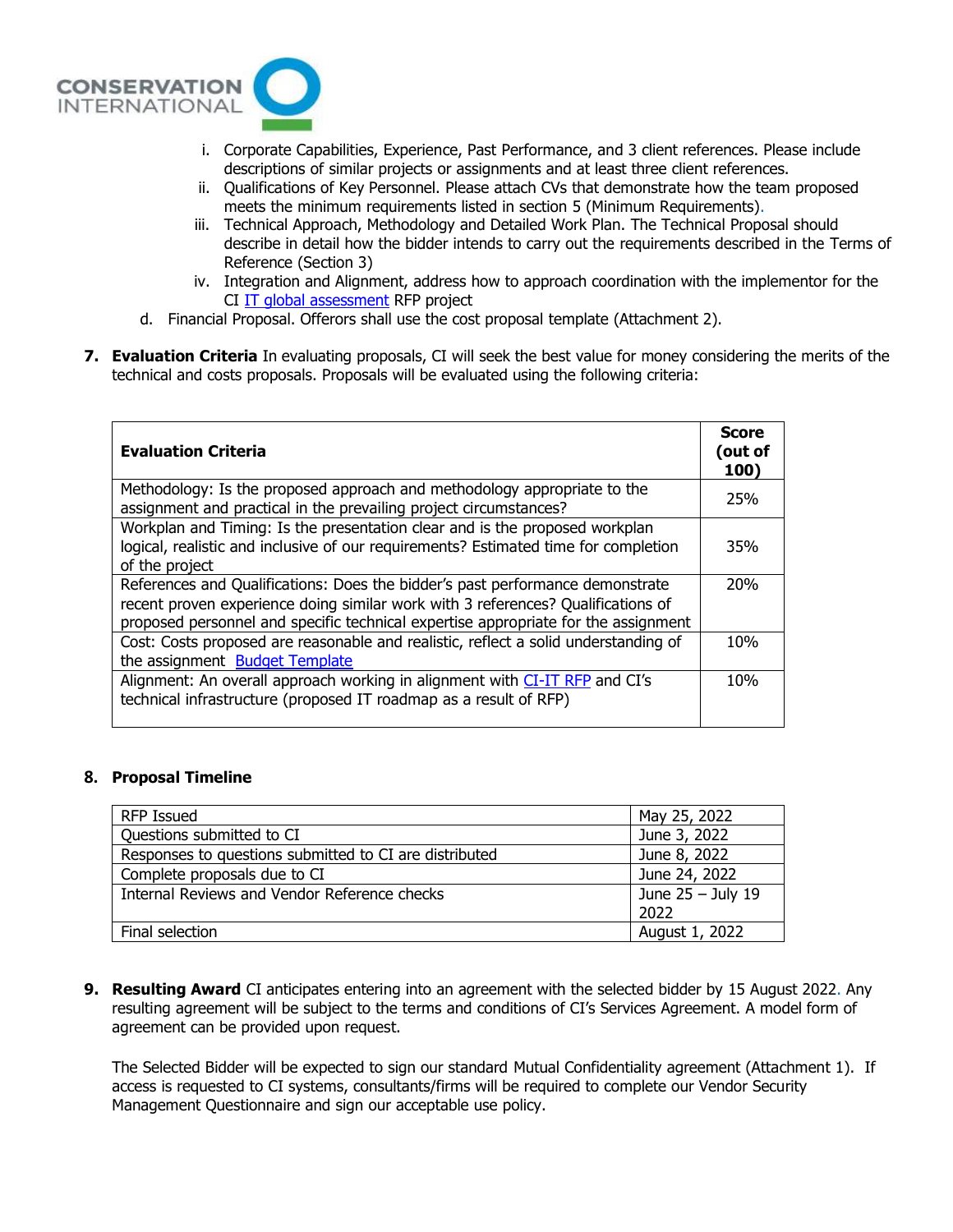

This RFP does not obligate CI to execute a contract, nor does it commit CI to pay any costs incurred in the preparation or submission of the proposals. Furthermore, CI reserves the right to reject any and all offers, if such action is considered to be in the best interest of CI. CI will, in its sole discretion, select the winning proposal and is not obligated to share individual evaluation results.

- **10. Confidentiality** All proprietary information provided by the bidder shall be treated as confidential and will not be shared with potential or actual applicants during the solicitation process. This includes but is not limited to price quotations, cost proposals and technical proposals. CI may, but is not obliged to, post procurement awards on its public website after the solicitation process has concluded, and the contract has been awarded. CI's evaluation results are confidential and applicant scoring will not be shared among bidders.
- **11. Code of Ethics** All Offerors are expected to exercise the highest standards of conduct in preparing, submitting and if selected, eventually carrying out the specified work in accordance with CI's Code of Ethics. Conservation International's reputation derives from our commitment to our values: Integrity, Respect, Courage, Optimism, Passion and Teamwork. CI's Code of Ethics (the "Code") provides guidance to CI employees, service providers, experts, interns, and volunteers in living CI's core values, and outlines minimum standards for ethical conduct which all parties must adhere to. Any violation of the Code of Ethics, as well as concerns regarding the integrity of the procurement process and documents should be reported to CI via its Ethics Hotline at [www.ci.ethicspoint.com.](http://www.ci.ethicspoint.com/)

### **12. Attachments**:

Attachment 1: Representation of Transparency, Integrity, Environmental and Social Responsibility Attachment 2: Cost Proposal Template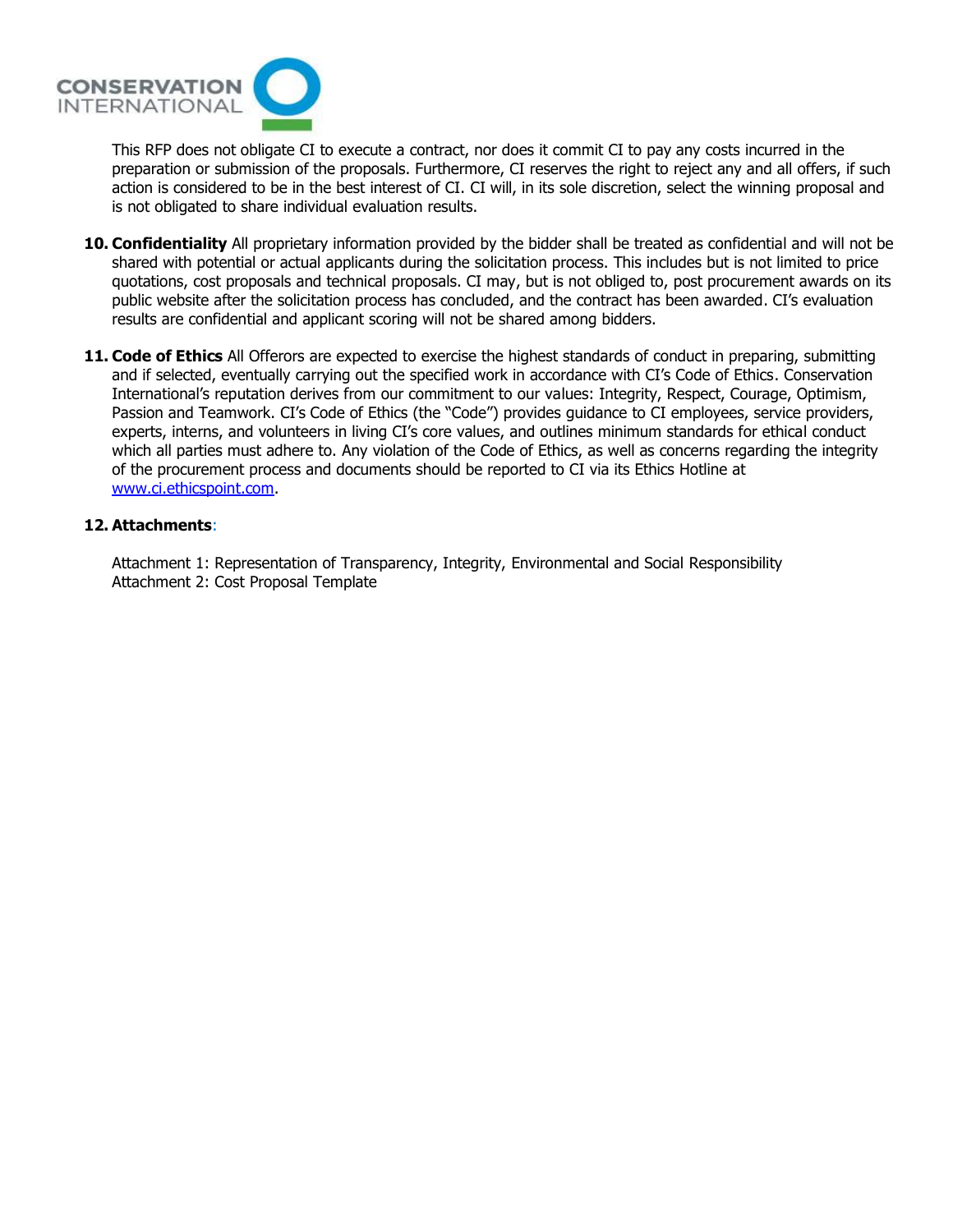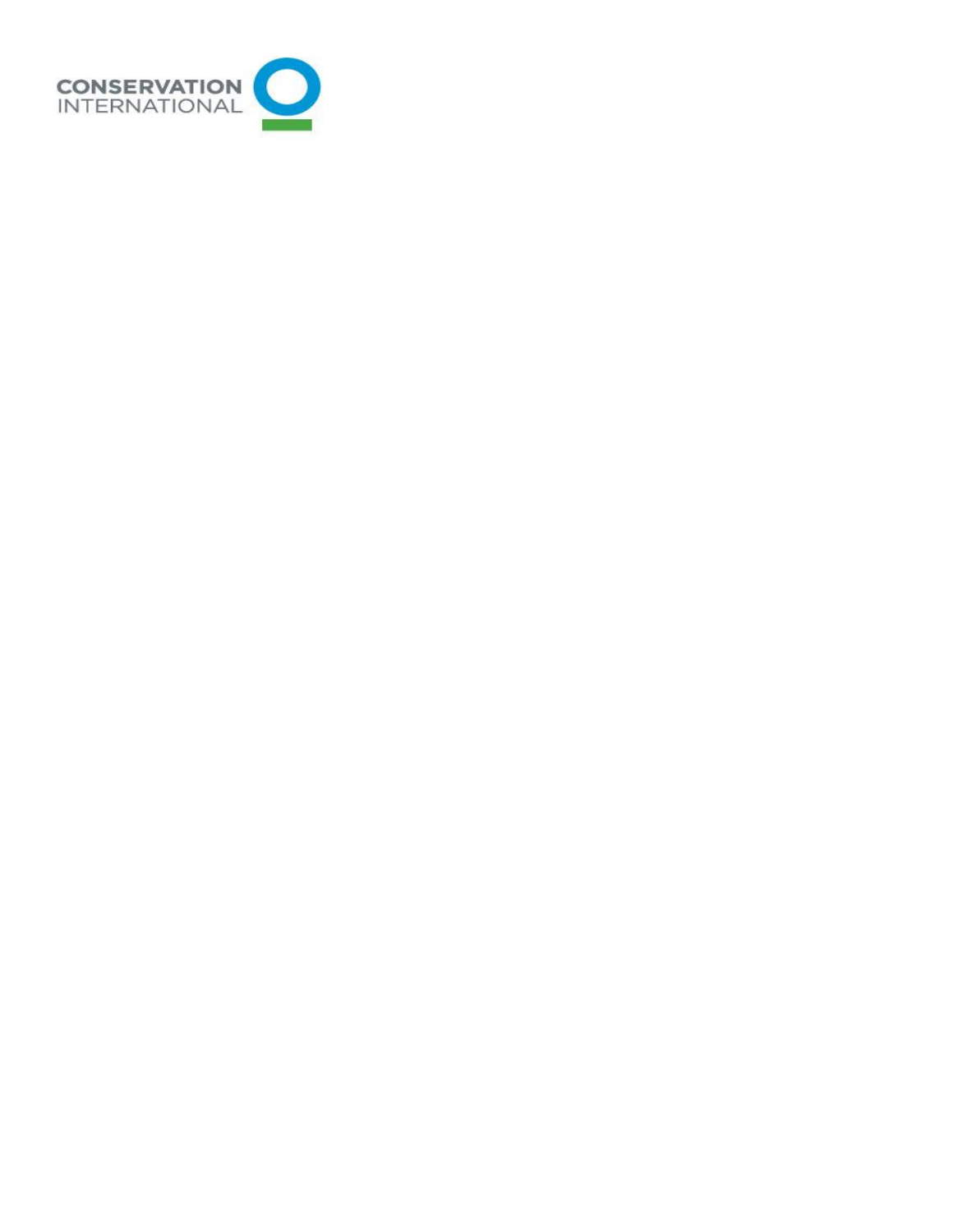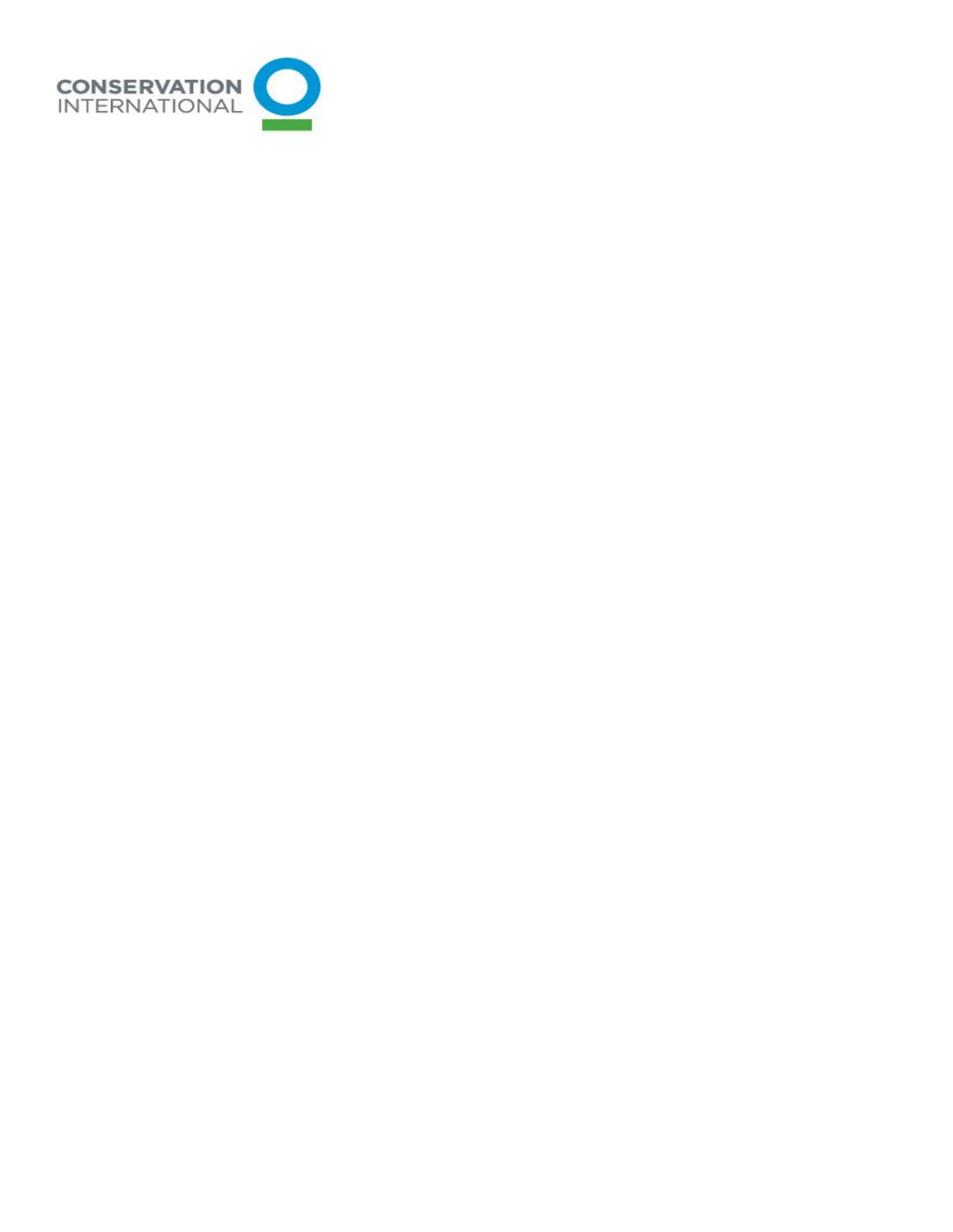

# **Attachment 1: Representation of Transparency, Integrity, Environmental and Social Responsibility**

All Offerors are expected to exercise the highest standards of conduct in preparing, submitting and if selected, eventually carrying out the specified work in accordance with CI's Code of Ethics. CI's Code of Ethics provides guidance to CI employees, service providers, experts, interns, and volunteers in living CI's core values, and outlines minimum standards for ethical conduct which all parties must adhere to. Any violations of the Code of Ethics should be reported to CI via its Ethics Hotline at [www.ci.ethicspoint.com.](http://www.ci.ethicspoint.com/)

CI relies on the personal integrity, good judgment and common sense of all third parties acting on behalf, or providing services to the organization, to deal with issues not expressly addressed by the Code or as noted below.

## **I. With respect to CI's Code of Ethics, we certify:**

**a.** We understand and accept that CI, its contractual partners, grantees and other parties with whom we work are expected to commit to the highest standards of Transparency, Fairness, and Integrity in procurement.

### **II. With respect to social and environmental standards, we certify:**

- **a.** We are committed to high standards of ethics and integrity and compliance with all applicable laws across our operations, including prohibition of actions that facilitate trafficking in persons, child labor, forced labor, sexual abuse, exploitation or harassment. We respect internationally proclaimed human rights and take no action that contributes to the infringement of human rights. We protect those who are most vulnerable to infringements of their rights and the ecosystems that sustain them.
- **b.** We fully respect and enforce the environmental and social standards recognized by the international community, including the fundamental conventions of International Labour Organization (ILO) and international conventions for the protection of the environment, in line with the laws and regulations applicable to the country where the contract is to be performed.

## **III. With respect to our eligibility and professional conduct, we certify:**

- **a.** We are not and none of our affiliates [members, employees, contractors, subcontractors, and consultants] are in a state of bankruptcy, liquidation, legal settlement, termination of activity, or guilty of grave professional misconduct as determined by a regulatory body responsible for licensing and/or regulating the offeror's business
- **b.** We have not and will not engage in criminal or fraudulent acts. By a final judgment, we were not convicted in the last five years for offenses such as fraud or corruption, money laundering or professional misconduct.
- **c.** We are/were not involved in writing or recommending the terms of reference for this solicitation document.
- **d.** We have not engaged in any collusion or price fixing with other offerors.
- **e.** We have not made promises, offers, or grants, directly or indirectly to any CI employees involved in this procurement, or to any government official in relation to the contract to be performed, with the intention of unduly influencing a decision or receiving an improper advantage.
- **f.** We have taken no action nor will we take any action to limit or restrict access of other companies, organizations or individuals to participate in the competitive bidding process launched by CI.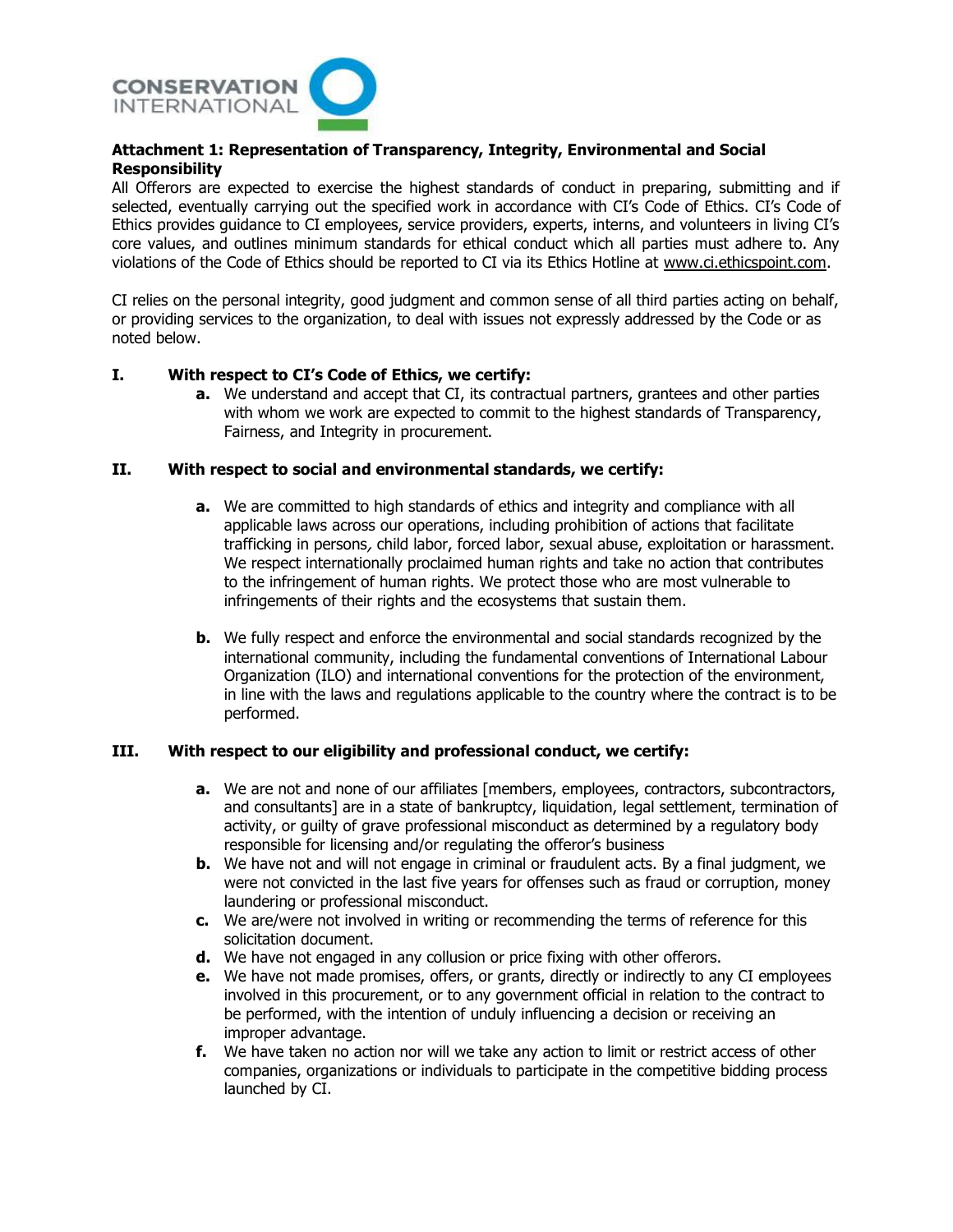

- **g.** We have fulfilled our obligations relating to the payment of social security contributions or taxes in accordance with the legal provisions of the country where the contract is to be performed.
- **h.** We have not provided, and will take all reasonable steps to ensure that we do not and will not knowingly provide, material support or resources to any individual or entity that commits, attempts to commit, advocates, facilitates, or participates in terrorist acts, or has committed, attempted to commit, facilitate, or participated in terrorist acts, and we are compliant with all applicable Counter-Terrorist Financing and Anti-Money Laundering laws (including USA Patriot Act and U.S. Executive Order 13224).
- **i.** We certify that neither we nor our directors, officers, key employees or beneficial owners are included in any list of financial or economic sanctions, debarment or suspension adopted by the United States, United Nations, the European Union, the World Bank, or General Services Administration's List of Parties Excluded from Federal Procurement or Non-procurement programs in accordance with E.O.s 12549 and 12689, "Debarment and Suspension".

Date: \_\_\_\_\_\_\_\_\_\_\_\_\_\_\_\_\_\_\_\_\_\_\_\_\_\_\_\_\_\_\_\_\_\_\_\_\_\_\_\_\_\_\_\_\_\_\_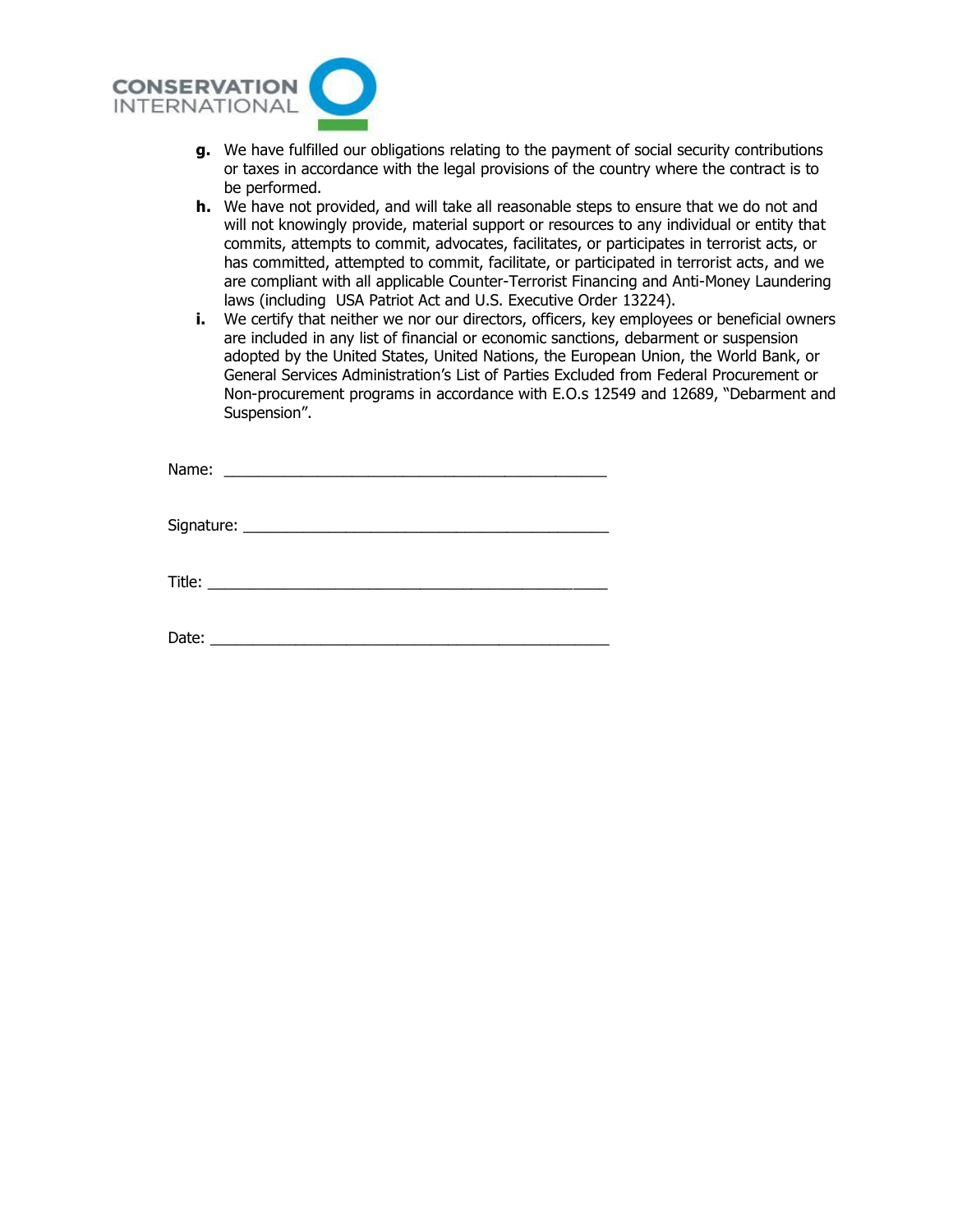

# **Attachment 2: Cost Proposal Template**

The cost proposal must be all-inclusive of profit, fees or taxes. Additional costs cannot be included after award, and revisions to proposed costs may not be made after submission unless expressly requested by CI should the offerors proposal be accepted. Nevertheless, for the purpose of the proposal, Offerors must provide a detailed budget showing major expense line items. Offers must show unit prices, quantities, and total price. All items, services, etc. must be clearly labeled and included in the total offered price. All cost information must be expressed in USD.

If selected, Offeror shall use its best efforts to minimize the financing of any taxes on goods and services, or the importation, manufacture, procurement, or supply thereof. If Offeror is eligible to apply for refunds on taxes paid, Offeror shall do so. Any tax savings should be reflected in the total cost.

#### Cost Breakdown by Deliverable

| <b>Deliverable</b>                                                                   | Price (Lump Sum,<br><b>All Inclusive)</b> |
|--------------------------------------------------------------------------------------|-------------------------------------------|
| Gather and document global HR processes (manual and system)                          |                                           |
| following a typical employee lifecycle.                                              |                                           |
| Document HRIS challenges, pain points, and opportunities                             |                                           |
| Assess Current State HR technology                                                   |                                           |
| Recommended Future HRIS System Architecture, System of                               |                                           |
| Record, and Integration Points with other CI Systems, and                            |                                           |
| overall technical infrastructure                                                     |                                           |
| Recommend digital transformation roadmap $(3 - 5$ years)                             |                                           |
| informed by IT's technical roadmap                                                   |                                           |
|                                                                                      |                                           |
| Provide template and information to draft RFP, identify vendors<br>to distribute RFP |                                           |

Cost Breakdown by Cost Component

| <b>Description</b>                                | Unit of<br>measure<br>(day,<br>month etc) | <b>Total period of</b><br>engagement | <b>Unit</b><br>cost/rate | <b>Total Cost for</b><br>the Period |
|---------------------------------------------------|-------------------------------------------|--------------------------------------|--------------------------|-------------------------------------|
| Consultant 1                                      |                                           |                                      |                          |                                     |
| Consultant 2                                      |                                           |                                      |                          |                                     |
| Sub-total Personnel                               |                                           |                                      |                          |                                     |
|                                                   |                                           |                                      |                          |                                     |
| Travel Costs (if applicable)                      |                                           |                                      |                          |                                     |
|                                                   |                                           |                                      |                          |                                     |
| Other related Costs (please<br>specify)           |                                           |                                      |                          |                                     |
|                                                   |                                           |                                      |                          |                                     |
| <b>Total Cost of Financial</b><br><b>Proposal</b> |                                           |                                      |                          |                                     |